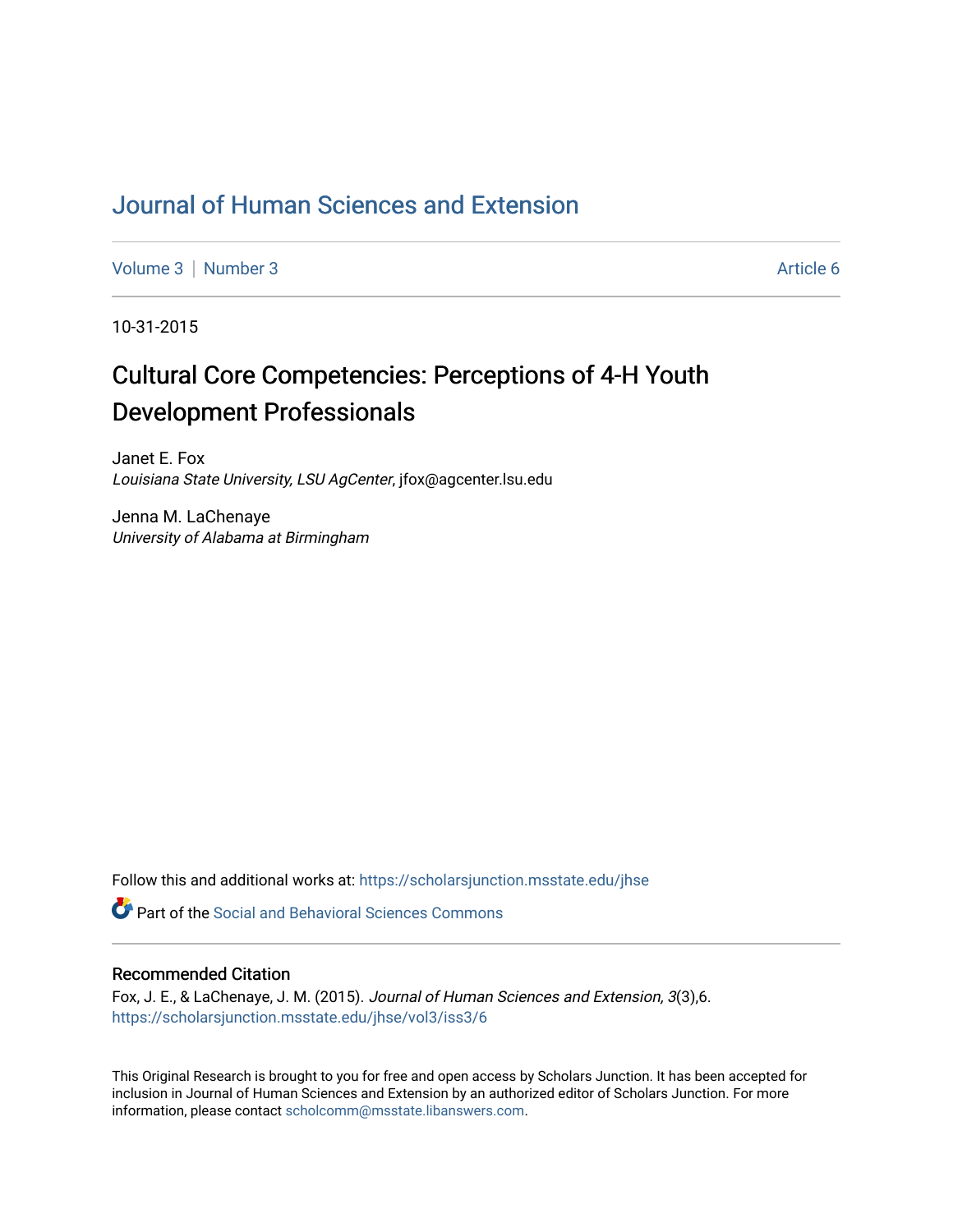# Acknowledgments

Special thanks to Caitie Davis Skaggs, a Louisiana State University graduate, for editorial contributions to this article.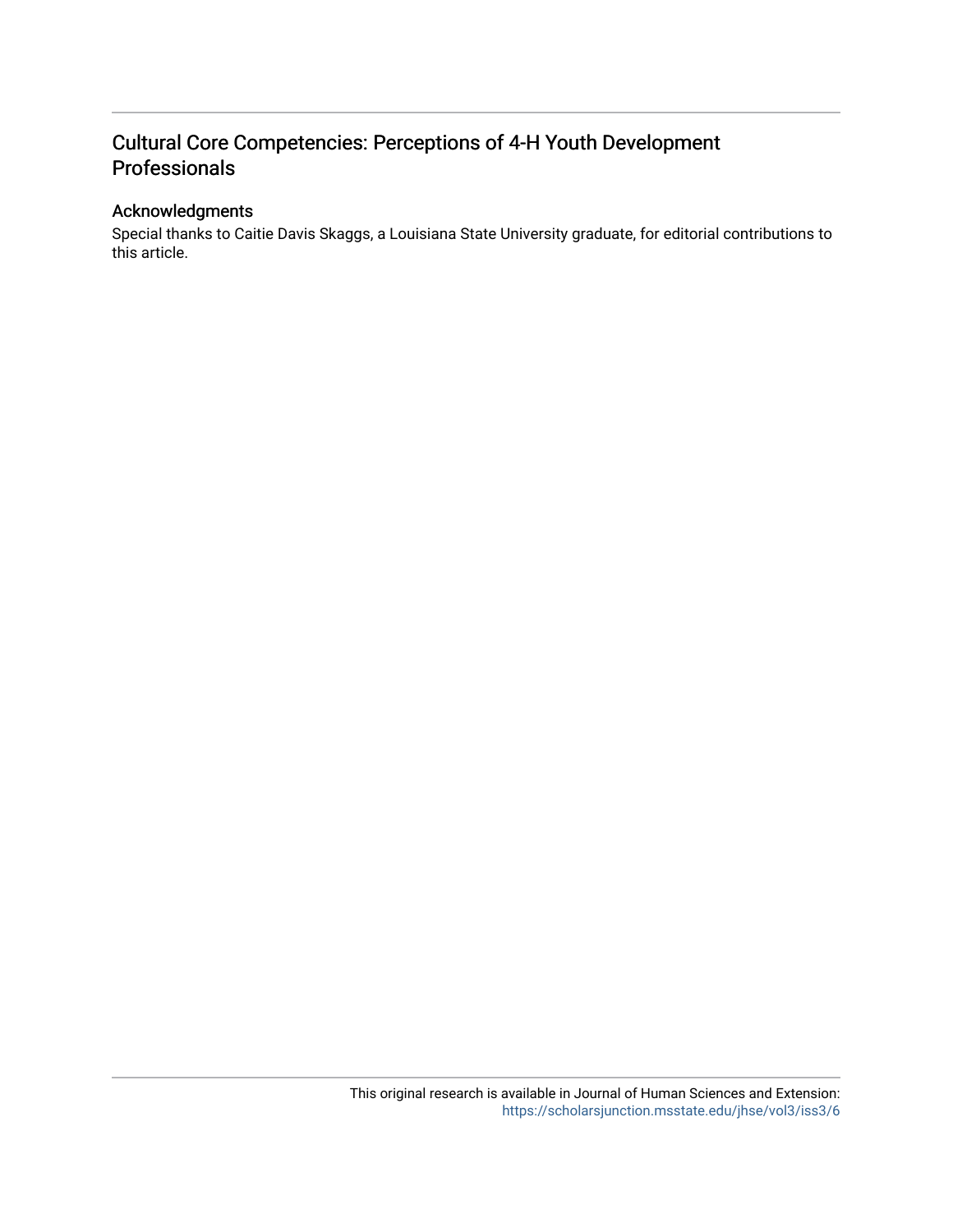**Janet E. Fox**

*Louisiana State University, LSU AgCenter* 

**Jenna M. LaChenaye**  *University of Alabama at Birmingham* 

*As society grows increasingly diverse, it is critical that youth development professionals are equipped with cultural core competencies. This descriptive study gauged the perceived level of cultural competence among 4-H Youth Development professionals from a Southern state in the United States. Based on the 4-H Professional Research, Knowledge, and Competency (PRKC) Model (Stone & Rennekamp, 2004), youth development professionals rated their cultural competence (equity, access, and opportunity) in eight core competency areas. Based on a five-point Likert scale ranging from 0 = No knowledge to 4 = Expert, youth development professionals evaluated their cultural competence ranging from 0.66 to 4.00. According to an interpretive scale, most youth development professionals rated their competence as intermediate. Participants reported the skills of active listening and an open attitude as areas in which they felt most competent. Areas of least competence were community outreach policies and procedures. No significant relationships existed between the demographic variables of gender, degree earned, and field of study when compared to perceived cultural competence. The findings will be used to detect deficiencies and create opportunities for professional training and development experiences in supporting the cultural competence and growth of youth professionals.* 

*Keywords:* competencies, cultural, equity, access, opportunity, diversity, professional, youth development

#### **Introduction**

Modern cross-cultural environments bring a host of opportunities and challenges to youth development professionals as this arena grows increasingly diverse, with minority youth currently composing over 40% of the United States population between the ages of 10 and 19 years (U.S. Census Bureau, 2013). The omnipresent element of culture infiltrates all areas of youth development practice, from the values and goals youth development professionals seek to embody in their work to the most minute communication efforts. To be successful practitioners

Direct correspondence to Janet E. Fox at jfox@agcenter.lsu.edu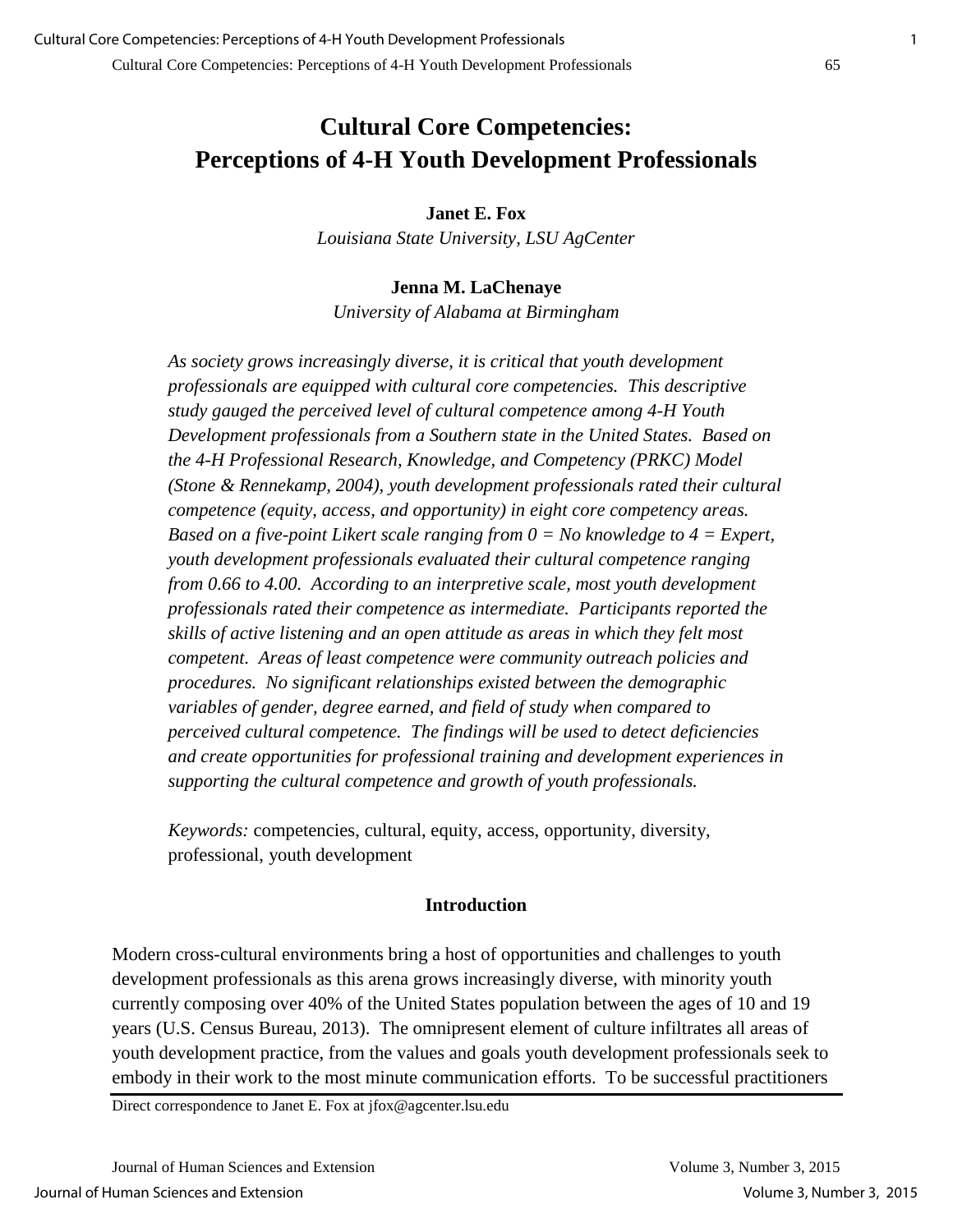in this multicultural society, they must exhibit a deep understanding and appreciation for the many cultural groups living in the U.S. today and the ways in which culture influences actions from all sides of youth. The skills necessary to navigate today's youth development world of practice include but are not limited to knowledge and skills for effective cross-cultural activity, such as cultural self-awareness and adaptability to differences; intercultural communication to effectively interpret meanings of others; and understanding of the impact of power, privilege, and oppression on individuals, groups, communities, and institutions. When prepared with diversity knowledge and skills, youth development professionals will be able to construct settings where equity, access, and opportunity are available to all youth, allowing them to reach their potential as capable, caring, and competent youth.

In Greenwood's (1957) classic article entitled "Attributes of a Profession," an in-depth examination of occupational research was utilized to determine what distinguished professions from nonprofessions. Two of the distinctive factors that differentiated professions from nonprofessions were a body of systematic theory that supports the profession's performance and professionals who have comprehension and expertise within a field. Professions need criteria to determine advancement along the pathway toward professional creditability (Greenwood, 1957).

McNamara (2007) identified competencies as general descriptions of the capabilities desired to accomplish a task or role within the organization. Competencies are tangible, research-based principles of practice that serve as a foundation for career structures and policies within the profession. Identified competencies are used as a foundation for training by aligning them with learning objectives.

Contemporary youth development core competency models provide a comprehensive overview of the knowledge and capabilities needed to be a successful youth development professional (Fox, Sasser, & Arcemont, 2013; Stone, 1997). Starr, Yohalem, and Gannett (2009) reviewed fourteen existing youth work competency models which target professionals working in afterschool, school-age care, out-of-school, recreation, youth development, and youth service fields. Of the fourteen models reviewed, cross-cultural competence appeared in eleven. Interestingly, Starr et al. (2009) found that only one model listed the ability to work well with diverse children and youth as a core competency.

Contemporary cultural competency models from allied fields such as education and evaluation can begin to provide a comprehensive overview of the types of skills needed to be a successful youth development professional. In youth development, the term "cross-cultural" defines work within culturally-diverse populations and contexts. For youth development organizations working in conjunction with public institutions, such as schools and youth groups, the youth population being served reflects the new and ever-diversifying trends in local and national demographics. Diversity is multifaceted in these environments—reflecting several spectra of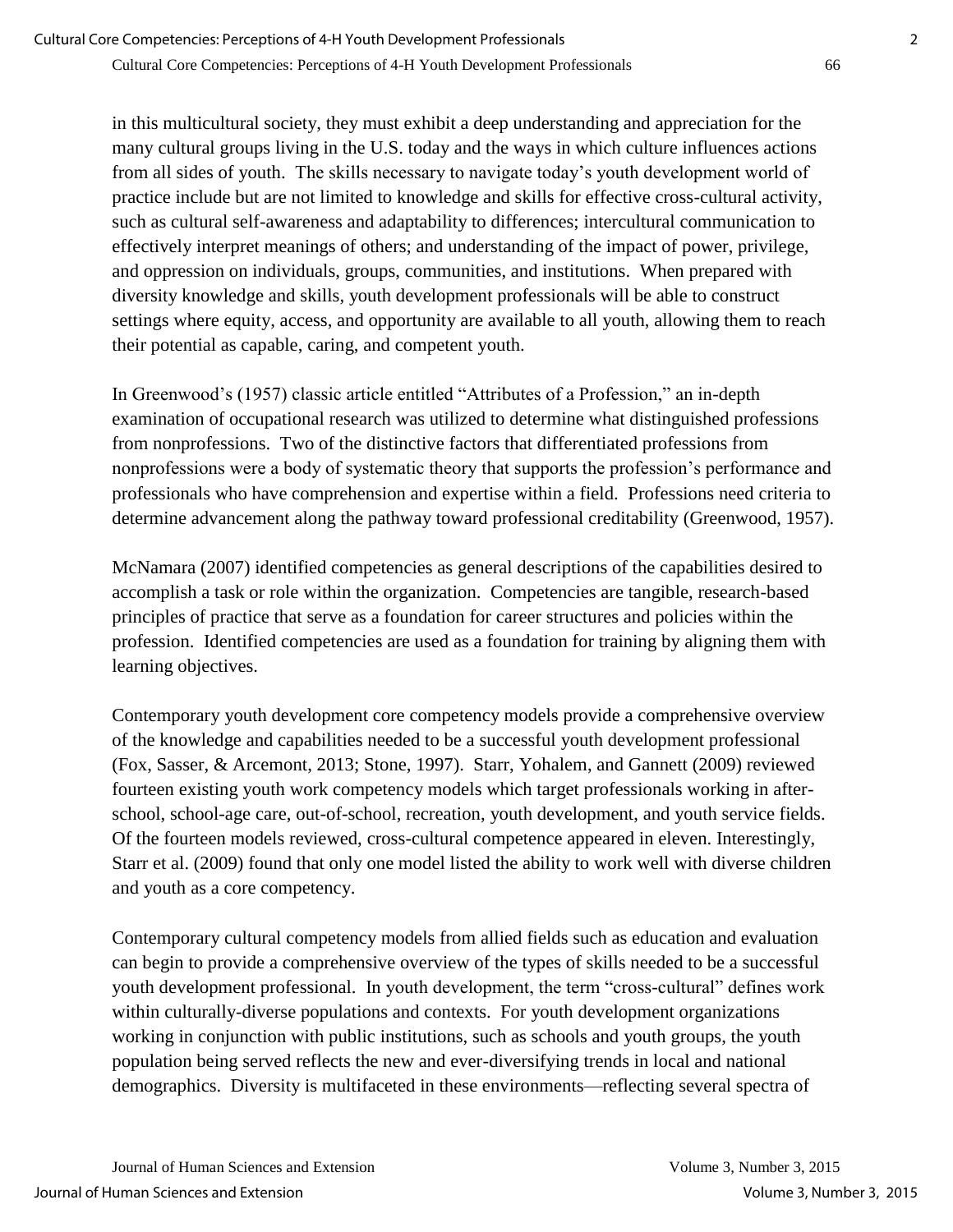income, ethnic, religious, lifestyle, and other cultural backgrounds. In such a diverse environment, the idea of "cross-cultural" practice appears passive rather than an active practice—a descriptive term addressing the situation, not the behavior, of the individuals who operate within it.

The need for an active and progressive response to the culturally-exclusive practices of applied fields in the age of cross-cultural activities has necessitated a rethinking of cultural sensibilities and interactions that work *with* rather than *on* these groups in order to meet the full potential of the field. The program development and evaluation arm of youth development has addressed this need specifically by adopting the standard of cultural competence (American Evaluation Association, 2011). The purpose of cultural competence in improving practice and programming is twofold. First, the concept of cultural competence identifies the many concrete and nuanced manifestations of culture (be it schools, families, peer groups, organizations, communities, etc.) and the elements that comprise them (language, politics, values, etc.). Second, cultural competence stresses the need for practitioners working in these applied fields to recognize these potential areas of cultural miscommunication and to proactively work to engage groups and group values in the processes, activities, and goals of the organization. As a result, cross-cultural is *where* we work and cultural competence is *how* we work in that arena successfully and equitably.

In light of these changing demographics and a strong desire from the field to meet the needs of the communities it serves, cultural competence becomes increasingly vital to cross-cultural youth development and the field as a whole as it evolves. The central elements of cultural competence—communication, engagement, and value inclusion—are introduced in the Equity, Access, and Opportunity competence component of the 4-H Professional Research, Knowledge, and Competencies (PRKC) Model (Stone & Rennekamp, 2004). For the purpose of this study, the equity, access, and opportunity domain is defined as interacting effectively and equitably with diverse individuals and building long-term relationships with diverse communities. This representation of cultural competence includes the following topics: personal readiness and sensitivity to issues of diversity; values and norms involved in diversity; practices involved in diversity; skill of active listening; skill of open attitude; skill of speaking consciously; diversity education programming efforts; diversity policies for community outreach; and procedures for community outreach.

# **Purpose and Objectives**

The purpose of this study was to assess the perceived level of competence among youth development professionals to guide professional and academic needs of youth professionals and their professional development. The research objectives of the study were to: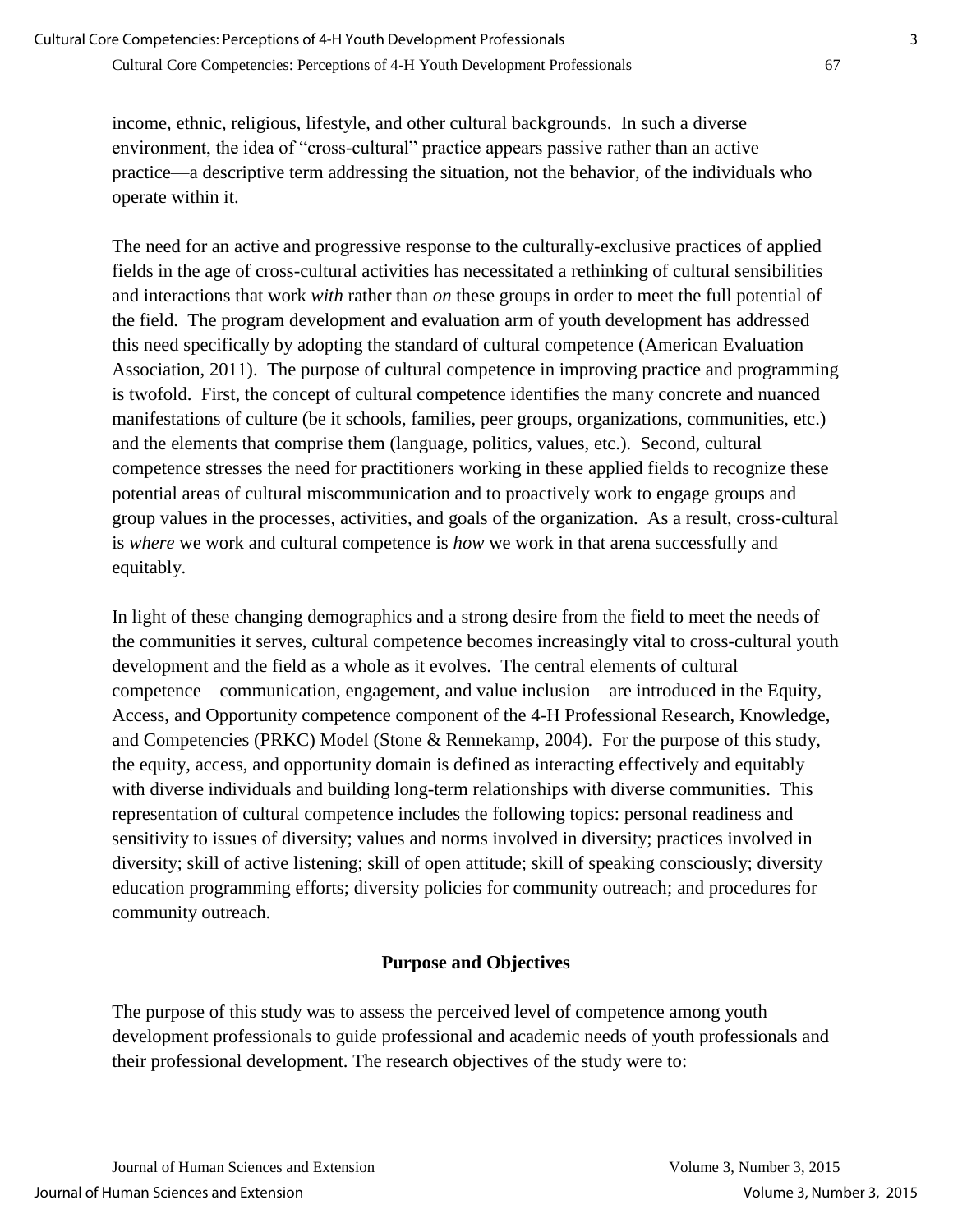- 1. Describe the youth development professionals,
- 2. Determine the perceived level of professional competence of youth development professionals in the area of cultural competence, and
- 3. Determine if a relationship exists between selected demographic variables and level of perceived cultural competence.

## **Research Methodology**

A census of youth development professionals affiliated with a Land-Grant University in the southern U.S. was conducted to explore the areas of interest above. Participants were identified using an online personnel directory which includes local, regional, and state youth development faculty. Following a review of the state youth development e-mail listserv, faculty who were no longer with the 4-H Youth Development program and those serving in an administrative capacity were removed from the e-mail list, resulting in a population of 127 youth development professionals. Because this was an internal organizational study, it was ruled by the Institutional Review Board that a review was not necessary. The instrument was adapted from identified requisite cultural competencies based on the Equity, Access, and Opportunity core competencies found within the 4-H PRKC Model (Stone & Rennekamp, 2004). In addition, the research team developed a new construct focused on staffing structure and standards. Content validity for the instrument was determined by a panel of experts comprised of local youth development professionals, regional administrators, state level specialists, program administrators, and an evaluation specialist who were not part of the study population. A Cronbach's alpha coefficient (reliability) score of .957 was calculated based on sixteen items. Reliability coefficients of .80 are considered acceptable (Gall, Gall, & Borg, 2007).

The data were collected through Zoomerang, an online survey software program. Reminders were e-mailed to nonrespondents, obtaining a final response rate of  $71\%$  ( $n = 91$ ). Nonresponse error was evaluated by comparing early to late respondents (Linder, Murphy, & Briers, 2001). Early respondents were defined as those who responded to the first stimulus  $(n = 25)$ . Late respondents participated after receiving the reminder stimulus ( $n = 66$ ). There was no statistical difference between early and late respondents on the evaluated items.

### **Findings**

### **Objective One: Demographics of Youth Development Professionals**

The majority of the respondents were White (86%) and female (61%). Seven percent of the respondents reported as African American, 1% reported as Hispanic, 1% reported as Native American, and the remaining 5% of respondents indicated "other" as their ethnic background.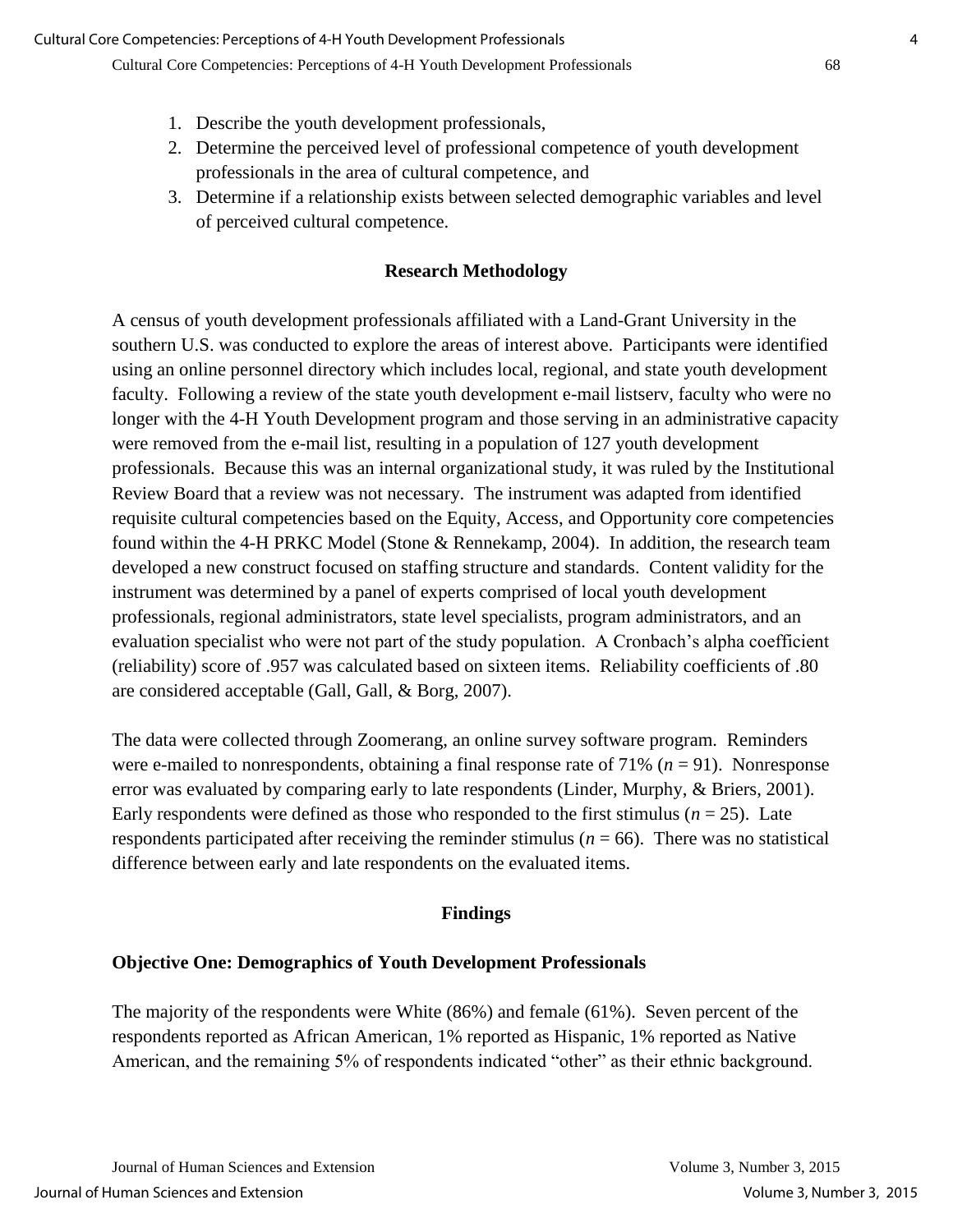The respondents reported being employed in their position for an average of 14.81 years (*SD* = 8.568) with a range of 2 years to 30 years.

The majority of the respondents (59%) had a master's degree plus some graduate hours, while 28% had a master's degree alone. Fifteen percent of the respondents held a bachelor's degree plus graduate hours, while only 2% had a bachelor's degree alone. Three percent of the respondents had a Ph.D. or Ed.D. The largest percentage (42%) of the respondents had a degree in human ecology. Twenty-two percent had degrees in animal science, while 13% had degrees in education. Twenty-three percent had degrees in the "other" category, including business, criminal justice, natural resources, horticulture, and science.

# **Objective Two: Perception of Cultural Competency**

The perception of cultural competency was measured using a five-point Likert scale of 0 (*Knows nothing*) to 4 (*Expert knowledge*). Respondents reported an overall mean of 2.33 (*SD* = .62) with a range of 0.67 to 4.00. Participants felt most competent in the areas of active listening and open attitude. Participants felt less competent in areas related to diversity policies for community outreach and procedures for community outreach. All participants rated themselves as knowing at least *a little* in the core competency areas of personal readiness and sensitivity to issues of diversity and the skills of active listening and open attitude. Only one individual self-identified as an *expert* in the areas of personal readiness and sensitivity to issues of diversity, values and norms involved in diversity, and diversity education programming efforts.

An interpretive scale was applied to the item means to determine the level of proficiency using a modified version of the National Institutes of Health (2009) Competencies Proficiency Scale. *Novice*, the first proficiency level, indicated limited experience from the classroom or on-the-job training. *Intermediate*, the second level of proficiency, described individuals who have practical application and can independently perform the skill but might need expert assistance. The third level of proficiency, *advanced*, was being able to apply theory and carry out tasks without support. *Expert*, the highest proficiency level, was seen as a field authority. According to the interpretive scale, most participants were considered at the *intermediate* level in the cultural core competencies. Respondents considered themselves to be *novices* in the area of diversity policies for community outreach and procedures for community outreach. Additional information on participants' perception of cultural competencies is provided in Table 1.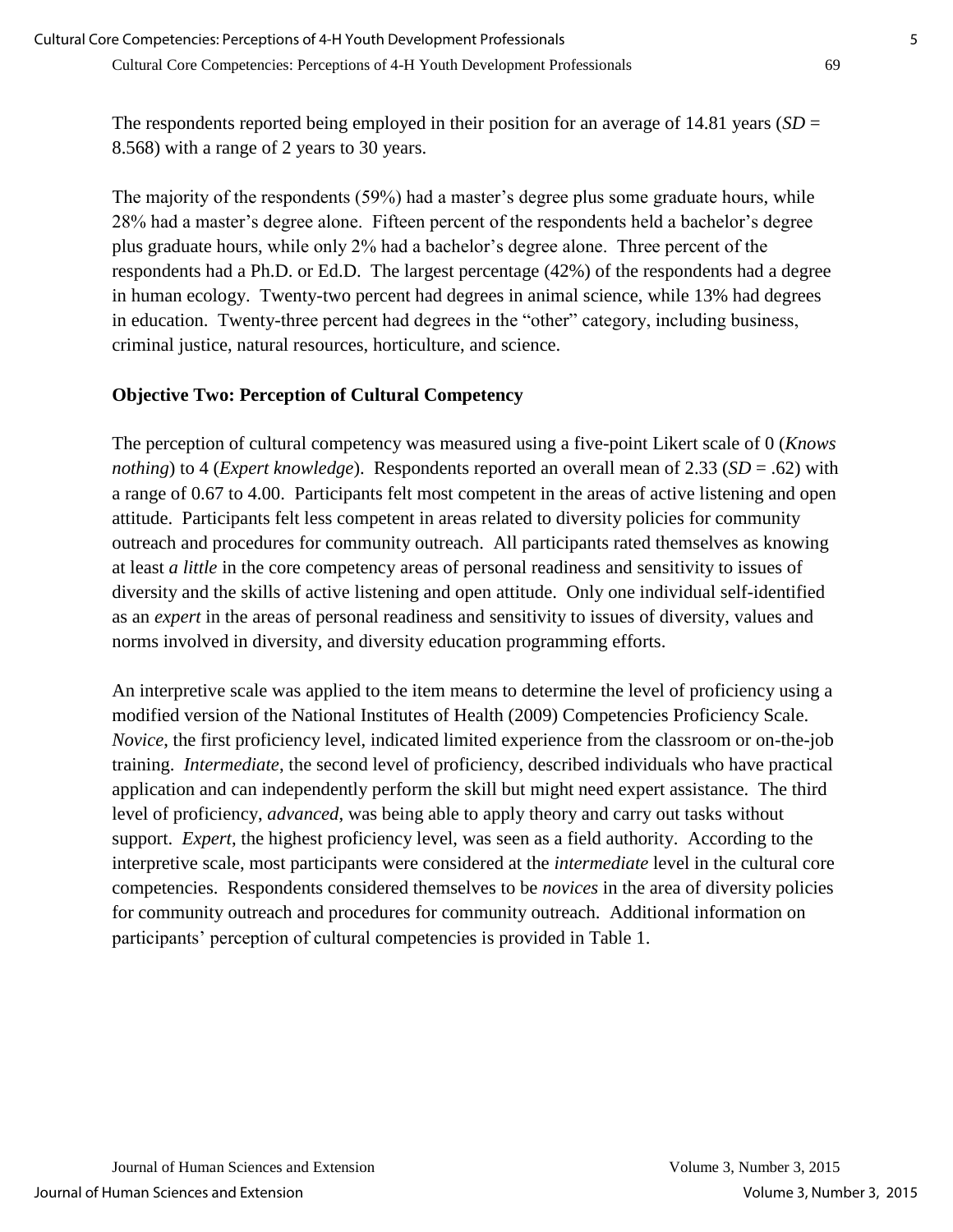|                                                           | <b>Valid</b> |          |                                   |                    |                 | Interpretive              |
|-----------------------------------------------------------|--------------|----------|-----------------------------------|--------------------|-----------------|---------------------------|
|                                                           | N            |          | Min <sup>a</sup> Max <sup>a</sup> | $\boldsymbol{M}^a$ | SD <sup>a</sup> | <b>Scale</b> <sup>b</sup> |
| Personal readiness and sensitivity to issues of diversity | 91           |          | 4                                 | 2.45               | .69             | Intermediate              |
| Values and norms involved in diversity                    | 91           | $\Omega$ | 4                                 | 2.31               | .80             | <i>Intermediate</i>       |
| Practices involved in diversity                           | 91           | $\Omega$ | $\overline{4}$                    | 2.25               | .81             | Intermediate              |
| Skill of active listening                                 | 91           |          | 4                                 | 2.67               | .68             | <i>Intermediate</i>       |
| Skill of open attitude                                    | 91           |          | 4                                 | 2.65               | .60             | Intermediate              |
| Skill of speaking consciously                             | 91           | $\Omega$ | 4                                 | 2.49               | .74             | <i>Intermediate</i>       |
| Diversity education programming efforts                   | 91           | $\theta$ | 4                                 | 2.24               | .77             | <i>Intermediate</i>       |
| Diversity policies for community outreach                 | 91           | $\Omega$ | 4                                 | 1.95               | .89             | <i>Novice</i>             |
| Procedures for community outreach                         | 90           | $\Omega$ | 4                                 | 1.90               | .86             | <i>Novice</i>             |

## *Table 1. Cultural Competency*

<sup>a</sup>Scale:  $0 =$  *Knows nothing*;  $1 =$  *Knows a little*;  $2 =$  *Knows some*;  $3 =$  *Knows quite a bit*;  $4 =$  *Expert.* b Interpretive Scale: 0.00-0.99 = *Novice*; 1.00-1.99 = *Intermediate*; 2.00-2.99 = *Advanced*; 3.00-4.00 = *Expert.*

# **Objective Three: Relationship Between Demographic Variables and Level of Perceived Cultural Competence**

Due to the presence of outliers, varying group sizes, and nonnormality of the participants' perceived cultural competence mean scores (Shapiro-Wilk test of normality reported significant values  $[W = 0.964, p = .014]$ ), nonparametric Kruskal-Wallis H tests were utilized in comparing means between independent groups as shown below. Data skewness (-0.375) suggests a larger proportion of values at the higher end of the distribution. Pearson's correlations were utilized in exploring the relationship between variables where appropriate.

**Gender.** A Kruskal-Wallis H test indicated no statistically significant difference in cultural competence score between gender groups ( $\chi^2$  = 0.667, *p* = 0.414, *df* = 1, *N* = 87), with a mean rank score of 41.25 for males and 45.76 for females. Three participants did not respond to this item.

**Ethnicity.** A Kruskal-Wallis H test showed no statistically significant difference in cultural competence score when ethnic background was considered ( $\chi^2 = 0.686$ ,  $p = 0.407$ ,  $df = 1$ ,  $N =$ 83), with a mean rank score of 41.29 for Caucasian/Majority and 48.69 for minority ethnicities. Seven participants did not respond to this item.

**Degree level.** A Kruskal-Wallis H test showed no statistically significant difference in cultural competence score between the differing education levels ( $\chi^2 = 0.730$ ,  $p = 0.694$ ,  $df = 2$ ,  $N = 74$ ),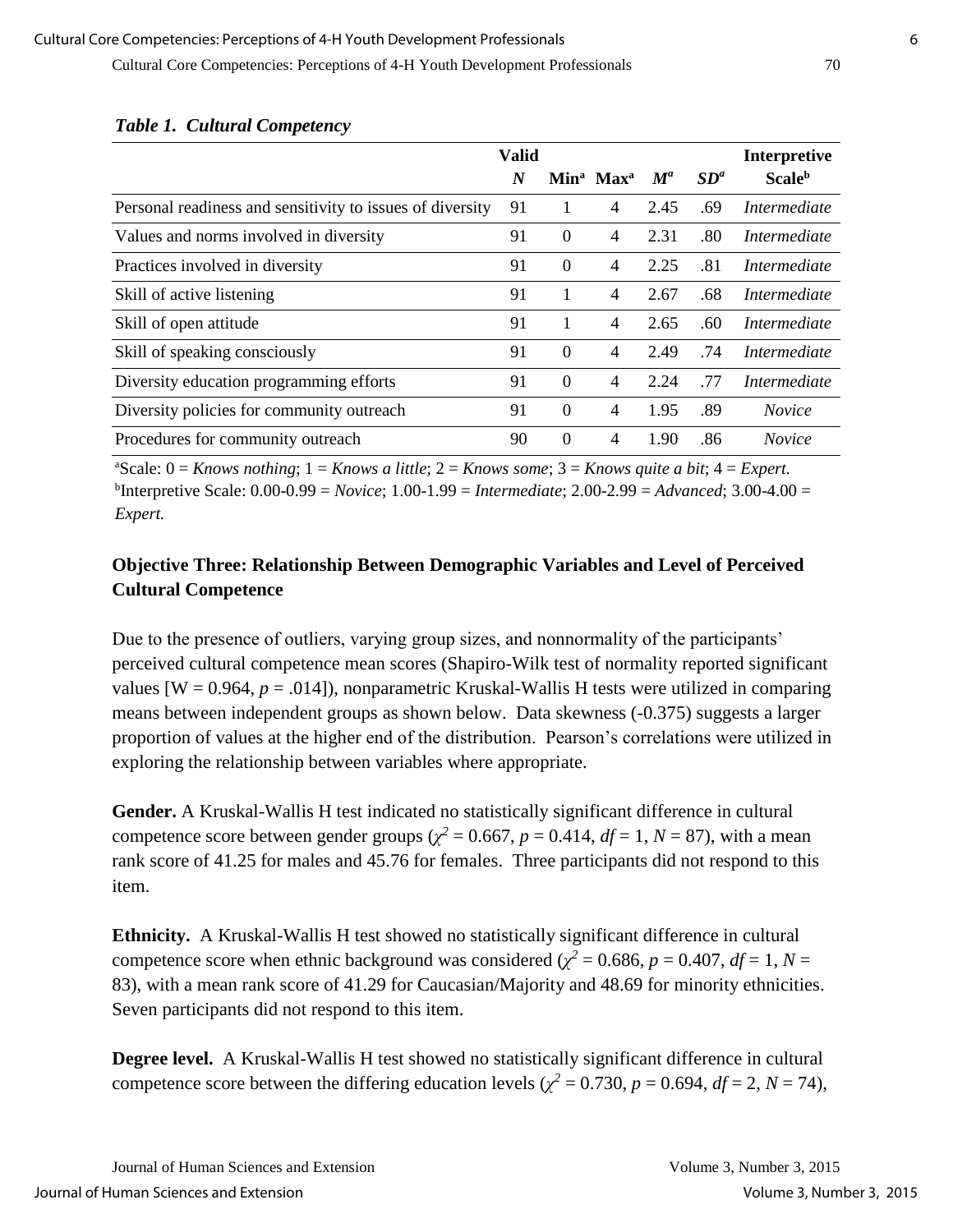with a mean rank score of 34.54 for Bachelor's, 39.84 for Master's, and 35.93 for Master's Plus. Sixteen participants did not respond to this item.

**Field of study.** A Kruskal-Wallis H test showed no statistically significant difference in cultural competence score between the different field of study educational backgrounds ( $\chi^2 = 0.513$ ,  $p =$ 0.916,  $df = 3$ ,  $N = 75$ ), with a mean rank score of 37.85 for Human Ecology/Home Economics, 39.55 for Animal Science, 34.64 for Education, and 34.57 for Other. Fifteen participants did not respond to this item.

**Years of experience.** A Pearson's correlation did not reveal a significant relationship between years of experience ( $M = 14.81$ ,  $n = 84$ ,  $SD = 8.57$ ) and perceived cultural competency ( $r = 0.19$ ,  $p = .09$ ).

# **Limitations**

Restricted by the small population, the study should be replicated on a broader scale to increase the inference base from which generalizations may be drawn. Results of this study are limited to the context of the competency model supported by the youth development organization under study. The self-report nature of this study could have yielded results that are potentially exaggerated and biased.

### **Discussion**

# **Highest Cultural Competence Areas**

While respondents reported intermediate levels of perceived competence in most of the areas examined within the cultural competence domain, active listening and open attitude emerged as areas in which participants felt most competent. This finding is in agreement with current research on core competencies that included active listening and an open attitude in their analysis. Rhode Island Department of Human Services (2009) and Stone and Rennekamp (2004) specifically identified active listening skills in their youth development core competencies. Several professional associations acknowledged nonverbal and verbal communication skills as critical core competencies (Association for Child and Youth Care Practice, 2010; Charles Stuart Mott Foundation, 2009; Washington State Department of Early Learning, 2009).

In other studies, active listening and an open attitude were often paired together in core areas of interpersonal skills, communication, or cultural sensitivity. Harder, Place, and Scheer (2010) posit that highly effective Extension educators possess strong interpersonal skills and cooperate with diverse groups of people. A Delphi study focused on a Competency-Based Extension Education Curriculum identified interpersonal skills (which included communication, cultural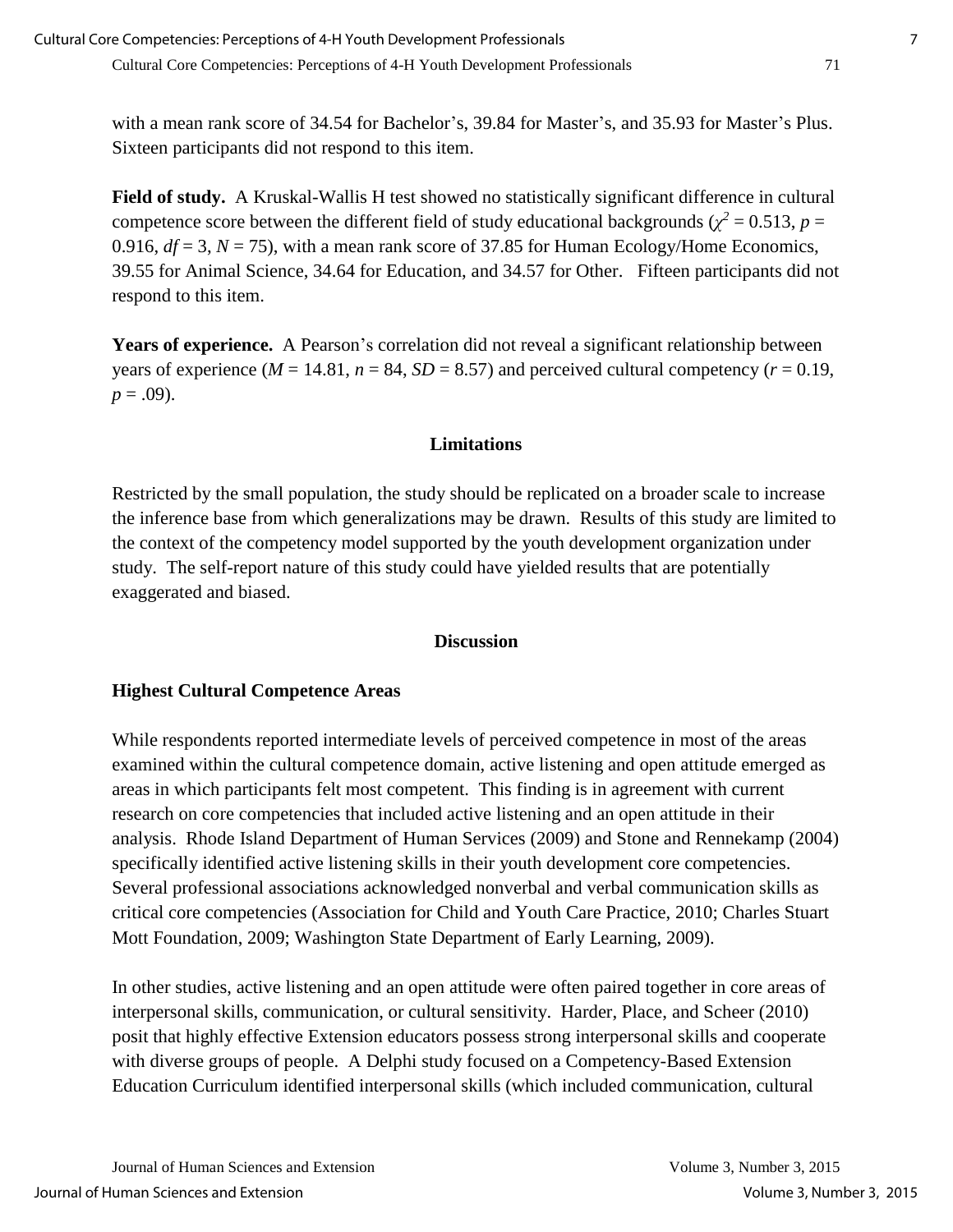sensitivity, and relationship building) as one of two critical competencies for Extension professionals (Harder et al., 2010). The National Collaboration for Youth recognized communication skills, which encompassed listening in a nonjudgmental manner, using respectful language, and displaying concern for the well-being and feelings of others (Astroth, Garza, & Taylor, 2004). The *Competencies for Professional Child & Youth Work Practitioners* (Association for Child and Youth Care Practice, 2010), the *Core Competencies for Afterschool Educators* (Charles Stuart Mott Foundation, 2009), and the *Florida Core Competencies for Afterschool Practitioners* (Florida Steps to Success Afterschool Career Pathways, 2011) included recognition and respect for diversity, as well as promotion of sensitivity toward individual, cultural, and human diversity.

# **Areas of Least Competence**

The areas of least perceived competence reported by the respondents were "knowledgeable of diversity policies" and "procedures for community outreach." This was an interesting finding considering the applied community-based work in which the study respondents are engaged. The community plays an important role in positive youth development and is present in numerous youth development core competency models. Community context and culture play a critical role in the healthy development of adolescents (Bronfenbrenner & Morris, 2006). In his Ecological Systems Theory of Human Development, Bronfenbrenner (1979) combines resilience and positive youth development within a cultural-ecological transitional theoretical framework. Kia-Keating, Dowdy, Morgan, and Noam (2011) identify the adolescent, family, school, community, and culture as part of the factors that are included in and also influence the systems model. The cultural-ecological framework is critical as it brings understanding and meaning to environments, experiences, opportunities, and exchanges between adolescents, their settings, and their evolving paths.

Several youth development core competency models recognize the critical links between positive youth development and community connections, e.g., *Competencies for Professional Child & Youth Work Practitioners*, *Core Competencies for Afterschool Educators*, *Florida Core Competencies for Afterschool Practitioners*, *Rhode Island Core Knowledge and Core Competencies for Afterschool and Youth Development Professionals*, *School Age/Youth Development Core Knowledge and Credential*, *Washington State Core Competencies for Early Care and Education Professionals* (Astroth et al., 2004; Association for Child and Youth Care Practice, 2010; Charles Stuart Mott Foundation, 2009; Colorado Office of Professional Development, 2005; Florida Steps to Success Afterschool Career Pathways, 2011; Rhode Island Department of Human Services, 2009; Stone & Rennekamp, 2004; Washington State Department of Early Learning, 2009). Brodeur, Higgins, Galindo-Gonzales, Craig, and Haile (2011) found that networking received significant interest as being the most critical core competency in the early career months.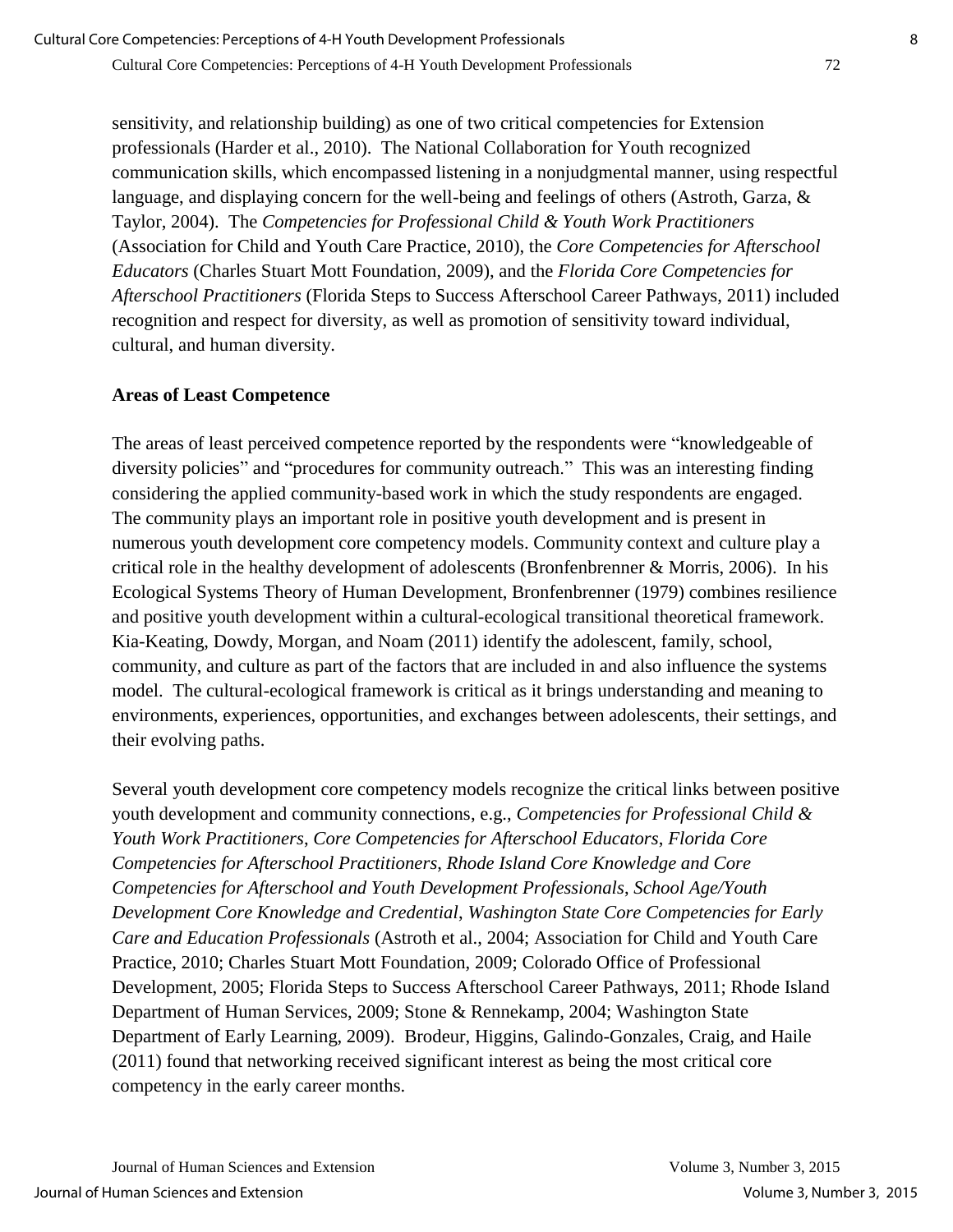Community outreach is not only critical for positive youth development and recognized as an essential core competency for youth development professionals, but it is also a key component of any community-based organization. In a time of decreased fiscal and human resources and increased public cynicism, public organizations must reach out and connect with local communities and their stakeholders (Kettl, 2000, 2002; Osborne & Hutchinson, 2004; Peters & Pierre, 2003). Without continued efforts to this end, public and nonprofit organizations will be challenged to meet their objectives, produce worth, reply successfully to community changes, or validate their sustained presence. Therefore, dynamic outreach efforts resulting in public value are critical to achieve a desirable fit with the environment (Eisenhardt & Martin, 2000; Kraatz & Zajac, 2001).

# **Demographics and Competence**

Interestingly, there were no other significant relationships between perceived cultural competence and the demographic variables of gender, ethnicity, degree level, years of experience, and field of study. Additional studies found no significant relationships between competence and educational level, field of study, and ethnic background (Burke, 2003; Fox et al., 2013; Lakai, Jayaratne, Moore, & Kistler, 2014). Fox et al. (2013) found a positive relationship between 4-H Youth Agents' youth development competence and years of experience. Additional studies found a link between competence and years of experience among Extension staff (Burke, 2003; Lakai et al., 2014).

With no significant relationship between education level and level of competence, multiple educational pathways must be devised in order to prepare youth development professionals to meet the needs of diverse young people (Borden, Craig, & Villarruel, 2004; Borden & Perkins, 2006). A wide variety of college majors represent the individuals attracted and hired to do youth development work. With this in mind, it is recommended that university faculty incorporate and promote culturally competent instruction, practices, and experience. Harder et al. (2010) reinforced this belief with the recommendation that Extension education curricula should include cultural competence, particularly the area of outreach strategies and policies.

The study findings encourage a continued look at the connection between ethnic diversity of staff and staff's scoring in the cultural competence domain. The results of the comparison between minority and nonminority participants suggest that the effect of emerging from a diverse background may be inhibited by lack of training in bringing cultural competency principles into practice or lack of pathways for action within the organization. Furthermore, additional exploratory qualitative work into the actions, processes, and experiences of individuals addressing cultural competencies in their work may shed light on participants' interpretations and manifestations of cultural competence in practice.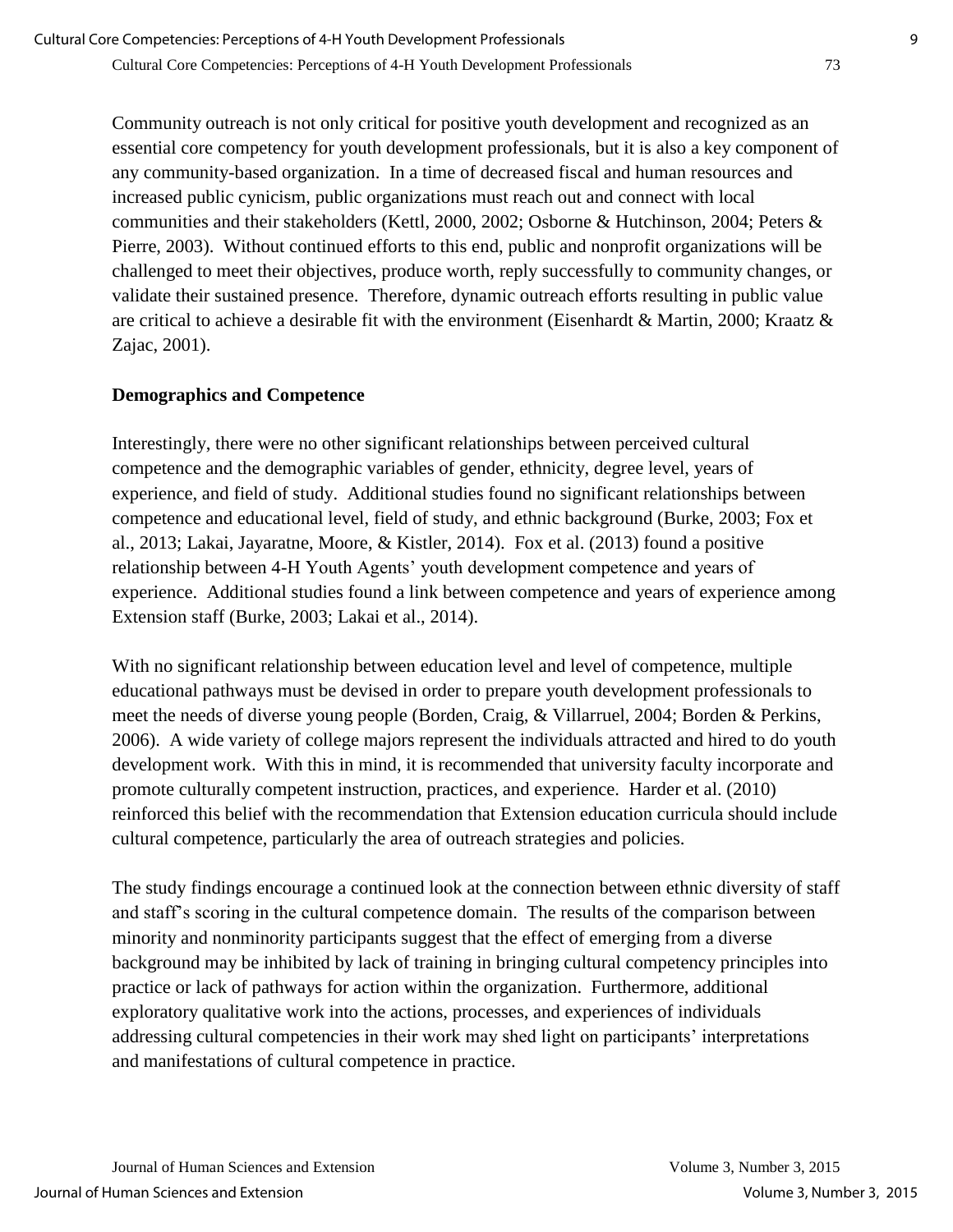# **Knowledge Versus Application**

Cultural competence aptitude and practice among youth development professionals is necessary to ensure that the values and cultures of an increasingly diverse population is engaged in an organization's programs (Williams, 2001). The differences in participants' proficiency scores illustrate a dichotomy that remains between *what* and *where* cross-cultural competency takes place and *how* it takes place. Study participants' item response averages ranked consistently in the *intermediate* range, between 2 (*Knows some*) and 3 (*Knows quite a bit*), in cultural competency areas of awareness and of skills necessary and indispensable in the practice of culturally competent work, but faltered to the *novice* range, between 1 (*Knows a little*) and 2 (*Knows some*), in areas of knowledge regarding turning those skills into action, such as knowledge of policies and procedures regarding community outreach. Results suggest that the participants are familiar with the concepts of cultural competence in their practice and are relatively confident in the skills and abilities needed for practice in this arena, but they lack the knowledge regarding methods and avenues for putting these into practice.

Since cultural competence areas seem to be well-documented in the youth development core competencies literature, the researchers wonder if the self-reporting nature of the survey might have resulted in positive support for the *idea* of cultural competence described above due to an expectation of competence and not participants' actual perceived ability, conceivably resulting in the lack of action surrounding cultural competence, particularly community outreach policies and procedures. Miller and Hall (2005) reinforced this concept when they found a lack of intentionality in building upon or integrating cultural and ethnic backgrounds in curriculum materials or activities in afterschool programs.

# **Training and Development**

With the changing demographics in today's society, building a culturally-competent youth development workforce is critical in reaching and making a difference in the lives of young people. Several studies have shown the link between professional competence and positive youth outcomes. Honig and McDonald (2005) found a positive relationship between capable professionals and constructive adolescent impacts. Noam (2008) discovered capacity building training was linked to strong afterschool programs that positively impacted the youth.

In developing cultural competence capacity, it is imperative to reach newly-selected youth development professionals. New Extension Agent orientation plays an important role in providing new professionals with a critical foundation to build core competencies (Ezell, 2003; Lakai et al., 2014; Maddy, Niemann, Lindquist, & Bateman, 2002). Given the relationship between years of experience and competence in other studies, it is recommended that new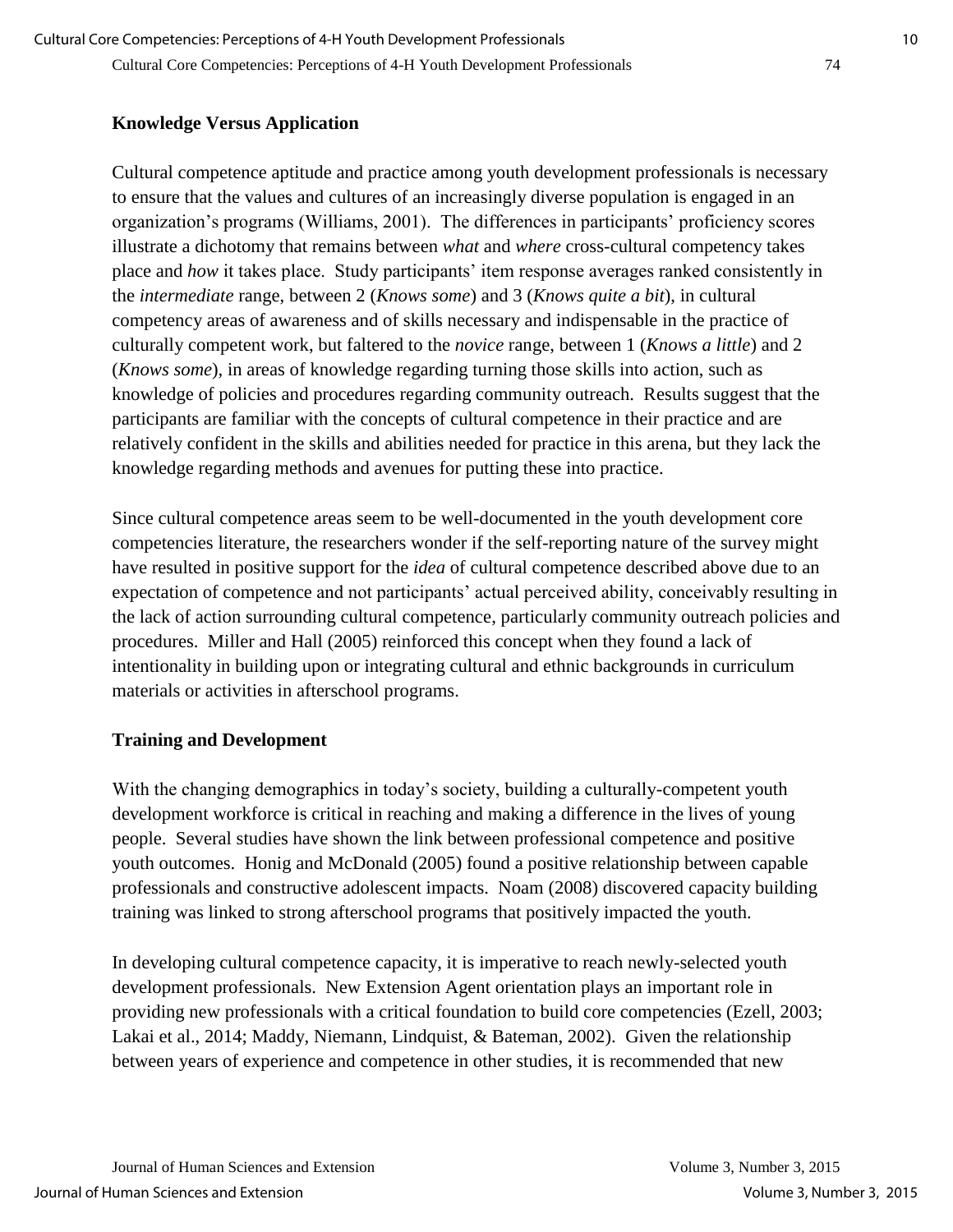employees are connected with an experienced mentor who has shown an aptitude for cultural competence (Burke, 2003; Lakai, et al., 2014).

Researchers recommended professional development plans as a mechanism to support growth of core competencies in youth development professionals (Maddy et al., 2002). Components of a professional development plan can include but are not limited to ongoing training, mentoring, communities of practice, study tours, graduate work, and professional associations. Strong and Harder (2009) found that participation in professional associations aided Extension staff in learning about their field of work. Based on the study findings, it is important that all training and development strategies that are employed provide youth development professionals with the opportunity to apply knowledge and theory to real-world settings.

# **Conclusion**

With changing demographics, youth development organizations hire and engage professionals who understand, value, and can apply cross-cultural approaches. Cultural core competency models provide a valuable framework in hiring cultural sensitive professionals, developing high quality orientation, designing relevant professional development plan-, structuring capacity building training, and supporting meaningful mentoring. With leadership from cultural competent youth development professionals, youth development organizations can create rich learning environments and experiences that help youth learn and embrace an appreciation for cultural diversity.

# **References**

American Evaluation Association. (2011). *American Evaluation Association statement on cultural competence in evaluation*. Washington, DC: American Evaluation Association. Retrieved from http://www.eval.org/p/cm/ld/fid=92

Association for Child and Youth Care Practice. (2010). *Competencies for professional child & youth work practitioners.* College Station, TX: CYC Certification Board Office. Retrieved from

http://www.acycp.org/images/pdfs/2010\_Competencies\_for\_Professional\_CYW\_Practiti oners.pdf

- Astroth, K. A., Garza, P., & Taylor, B. (2004). Getting down to business: Defining competencies for entry-level youth workers. *New Directions for Youth Development, 2004*(104), 25–37. doi:10.1002/yd.96
- Borden, L. M., Craig, D. L., & Villarruel, F. A. (2004). Professionalizing youth development: The role of higher education. *New Directions for Youth Development, 2004*(104), 75–85. doi:10.1002/yd.100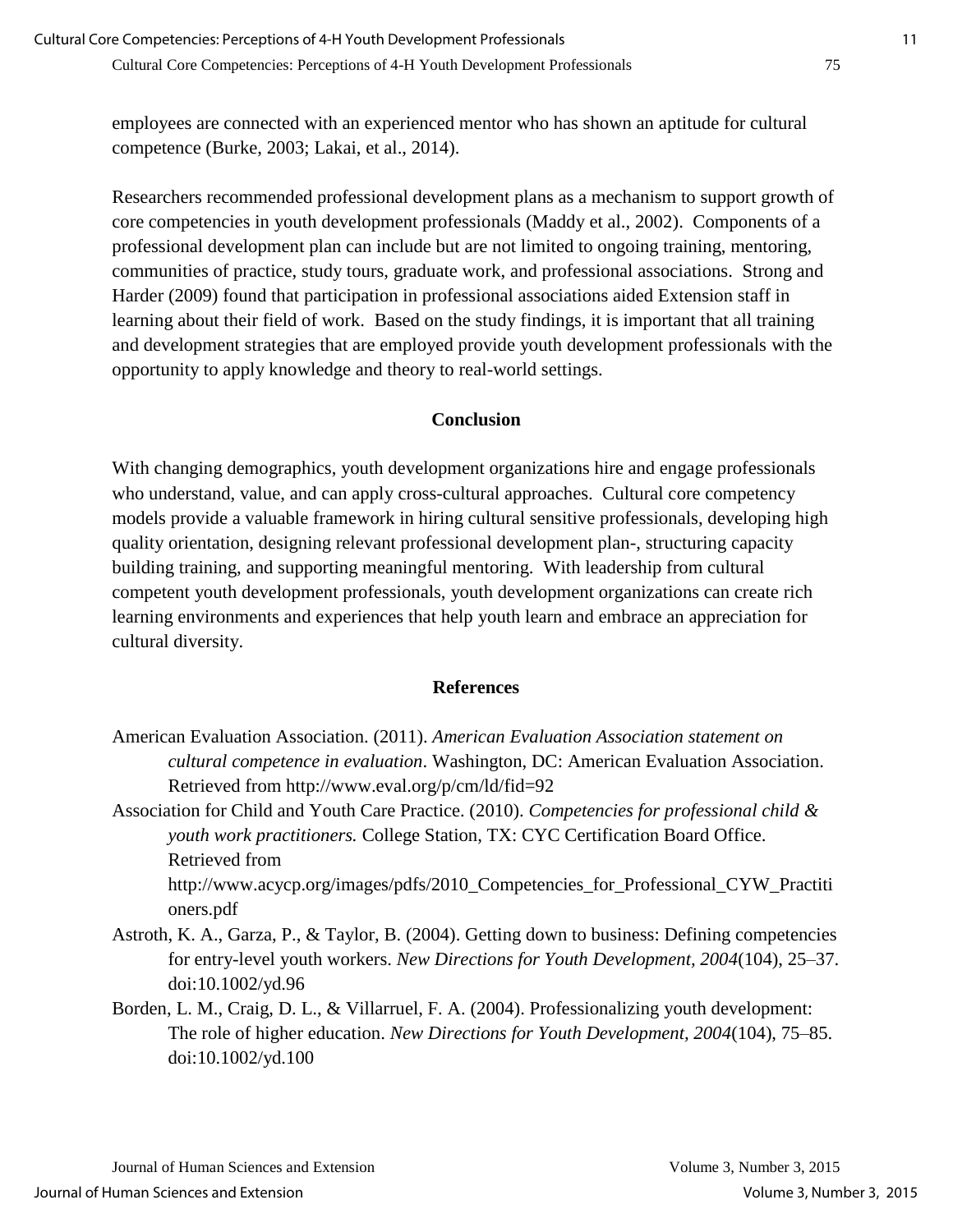- Borden, L. M., & Perkins, D. F. (2006). Community youth development professionals: Providing the necessary supports in the United States. *Child & Youth Care Forum, 35*(2), 101–158. doi:10.1007/s10566-005-9005-4
- Brodeur, C. W., Higgins, C., Galindo-Gonzalez, S., Craig, D. D., & Haile, T. (2011). Designing a competency-based new county Extension personnel training program: A novel approach. *Journal of Extension, 49*(3), Article 3FEA2. Retrieved from http://www.joe.org/joe/2011june/a2.php
- Bronfenbrenner, U. (1979). *The ecology of human development: Experiments by nature and design.* Cambridge, MA: Harvard University Press.
- Bronfenbrenner, U., & Morris, P. A. (2006). The bioecological model of human development. In R. M. Lerner & W. Damon (Eds.), *Handbook of child psychology, Volume 1: Theoretical models of human development* (pp. 793–828). Hoboken, NJ: John Wiley & Sons.
- Burke, T. B. (2003). *Defining competency and reviewing factors that may impact the perceived importance, knowledge, and use of competencies in the 4-H professional's job* (Unpublished doctoral dissertation). North Carolina State University, Raleigh, NC.
- Charles Stuart Mott Foundation. (2009). *Core competencies for afterschool educators.* Retrieved from http://www.afterschoolprofessional.info/images/Mott\_CC\_web.pdf
- Colorado Office of Professional Development. (2005). *School age/youth development core knowledge and credential.* Retrieved from http://www.cde.state.co.us/early/schoolagecoreknowledge
- Eisenhardt, K. M., & Martin, J. A. (2000). Dynamic capabilities: What are they? *Strategic Management Journal, 21*(10–11), 1105–1121. doi:10.1002/1097- 0266(200010/11)21:10/11<1105::AID-SMJ133>3.0.CO;2-E
- Ezell, P. A. (2003). *Job stress and turnover intentions among Tennessee Cooperative Extension System employees* (Unpublished doctoral dissertation). The University of Tennessee, Knoxville, TN.
- Florida Steps to Success Afterschool Career Pathways. (2011). *Florida core competencies for afterschool practitioners.* Retrieved from http://www.myfan.org/downloads/Florida%20Core%20Competencies%20for%20Aftersc hool%20Practitioners.pdf
- Fox, J. E., Sasser, D., & Arcemont, L. (2013). 4-H Youth Development professionals' perceptions of youth development core competence. *Journal of Human Science and Extension, 1*(1), 31–48. Retrieved from http://media.wix.com/ugd/c8fe6e\_38247af22331edc7c56098ece61d3b52.pdf
- Gall, M. D., Gall, J. P., & Borg, W. R. (2007). *Educational research: An introduction* (8<sup>th</sup> ed.). Boston, MA: Pearson.
- Greenwood, E. (1957). Attributes of a profession. *Social Work, 2*(3), 45–55.
- Harder, A., Place, N. T., & Scheer, S. D. (2010). Towards a competency-based Extension education curriculum: A Delphi study. *Journal of Agricultural Education, 51*(3), 44–52. doi[:10.5032/jae.2010.03044](http://dx.doi.org/10.5032/jae.2010.03044)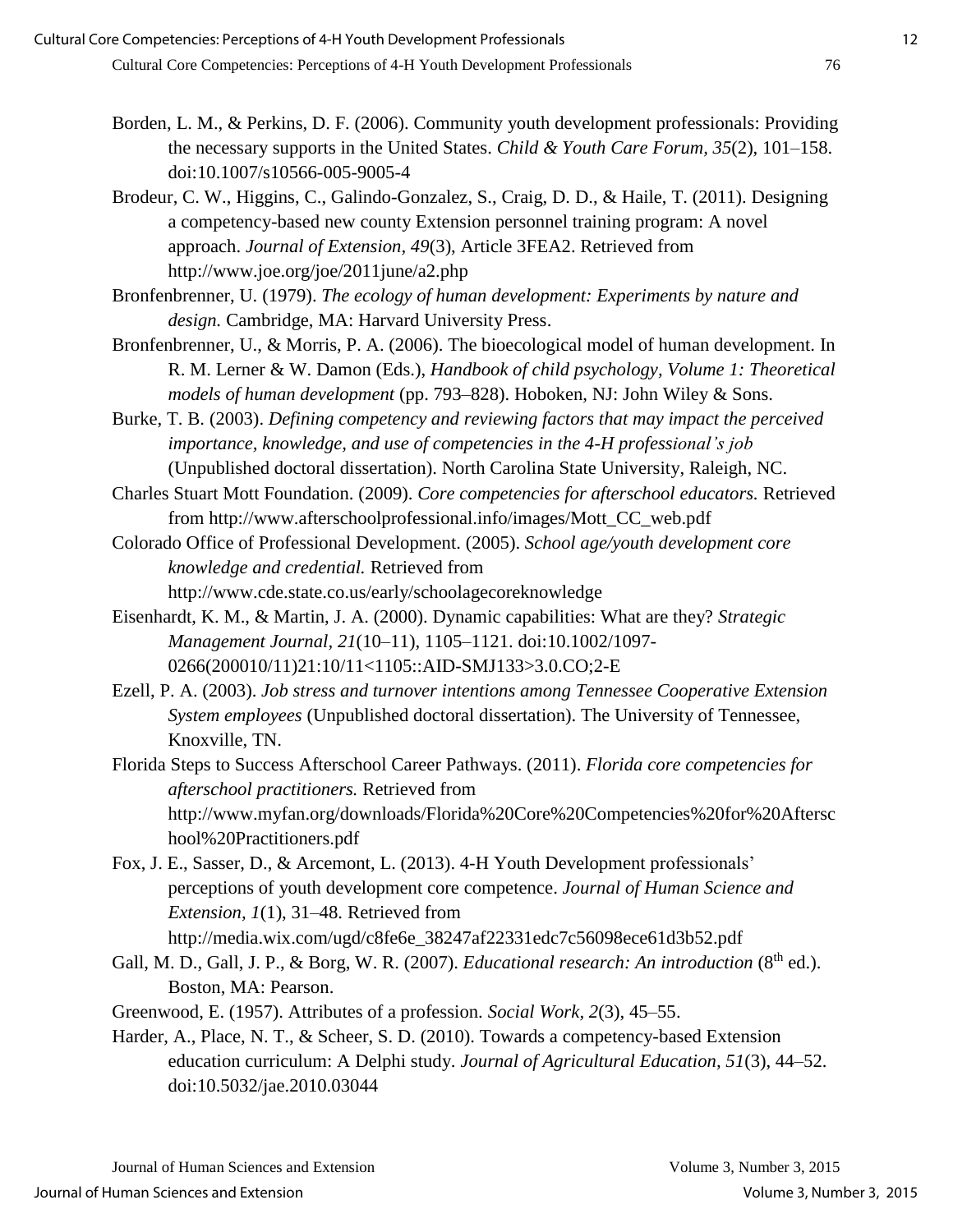- Honig, M. I., & McDonald, M. A. (2005). From promise to participation: Afterschool programs through the lens of socio-cultural learning theory. *Afterschool Matters Occasional Paper Series*, 1–26.
- Kettl, D. F. (2000). *The global public management revolution: A report on the transformation of governance*. Washington, DC: Brookings Institution Press.
- Kettl, D. F. (2002). *The transformation of governance: Public administration for Twenty-First Century America.* Baltimore, MD: The Johns Hopkins University Press.
- Kia-Keating, M., Dowdy, E., Morgan, M. L., & Noam, G. G. (2011). Protecting and promoting: An integrative conceptual model for healthy development of adolescents. *Journal of Adolescent Health, 48*(3), 220–228. doi[:10.1016/j.jadohealth.2010.08.006](http://dx.doi.org/10.1016/j.jadohealth.2010.08.006)
- Kraatz, M. S., & Zajac, E. J. (2001). How organizational resources affect strategic change and performance in turbulent environments: Theory and evidence. *Organization Science, 12*(5), 632–657. doi[:10.1287/orsc.12.5.632.10088](http://dx.doi.org/10.1287/orsc.12.5.632.10088)
- Lakai, D., Jayaratne, K. S. U., Moore, G. E., & Kistler, M. J. (2014). Identification of current proficiency level Extension competencies and the competencies needed for Extension agents to be successful in the 21st Century. *Journal of Human Sciences and Extension, 2*(1), 71–89. Retrieved from
	- http://media.wix.com/ugd/c8fe6e\_53ea61c582994033af7c961b1c4fcd7d.pdf
- Linder, J. R., Murphy, T. H., & Briers, G. E. (2001). Handling nonresponse in social science research. *Journal of Agricultural Education, 42*(4), 43–53. doi:10.5032/jae.2001.04043
- Maddy, D. J., Niemann, K., Lindquist, J., & Bateman, K. (2002). *Core competencies for the Cooperative Extension System.* Retrieved from http://www.msuextension.org/jobs/forms/Core\_Competencies.pdf
- McNamara, C. (2007). *Specifying job and role competencies.* The Free Management Library. Retrieved from http://managementhelp.org/staffing/specify/cmptncys/cmptncys.htm
- Miller, S., & Hall, G. (2005). *Pathways to success for youth: What counts in after-school*. Retrieved from http://www.niost.org/pdf/MARSReport.pdf
- National Institutes of Health. (2009). *Competencies Proficiency Scale*. Office of Human Resources, National Institutes of Health. Retrieved from http://hr.od.nih.gov/workingatnih/competencies/proficiencyscale.htm
- Noam, G. G. (2008). *A new day for youth: Creating sustainable quality in out-of-school time.* New York, NY: The Wallace Foundation.
- Osborne, D., & Hutchinson, P. (2004). *The price of government: Getting the results we need in an age of permanent fiscal crisis.* New York, NY: Basic Books.
- Peters, B. G., & Pierre, J. (Eds.). (2003). *Handbook of public administration.* Thousand Oaks, CA: Sage Publications.
- Rhode Island Department of Human Services. (2009). *Rhode Island core knowledge and core competencies for afterschool and youth development professionals*. Retrieved from http://mypasa.org/sites/default/files/u3/RI%20Core%20Competencies.pdf